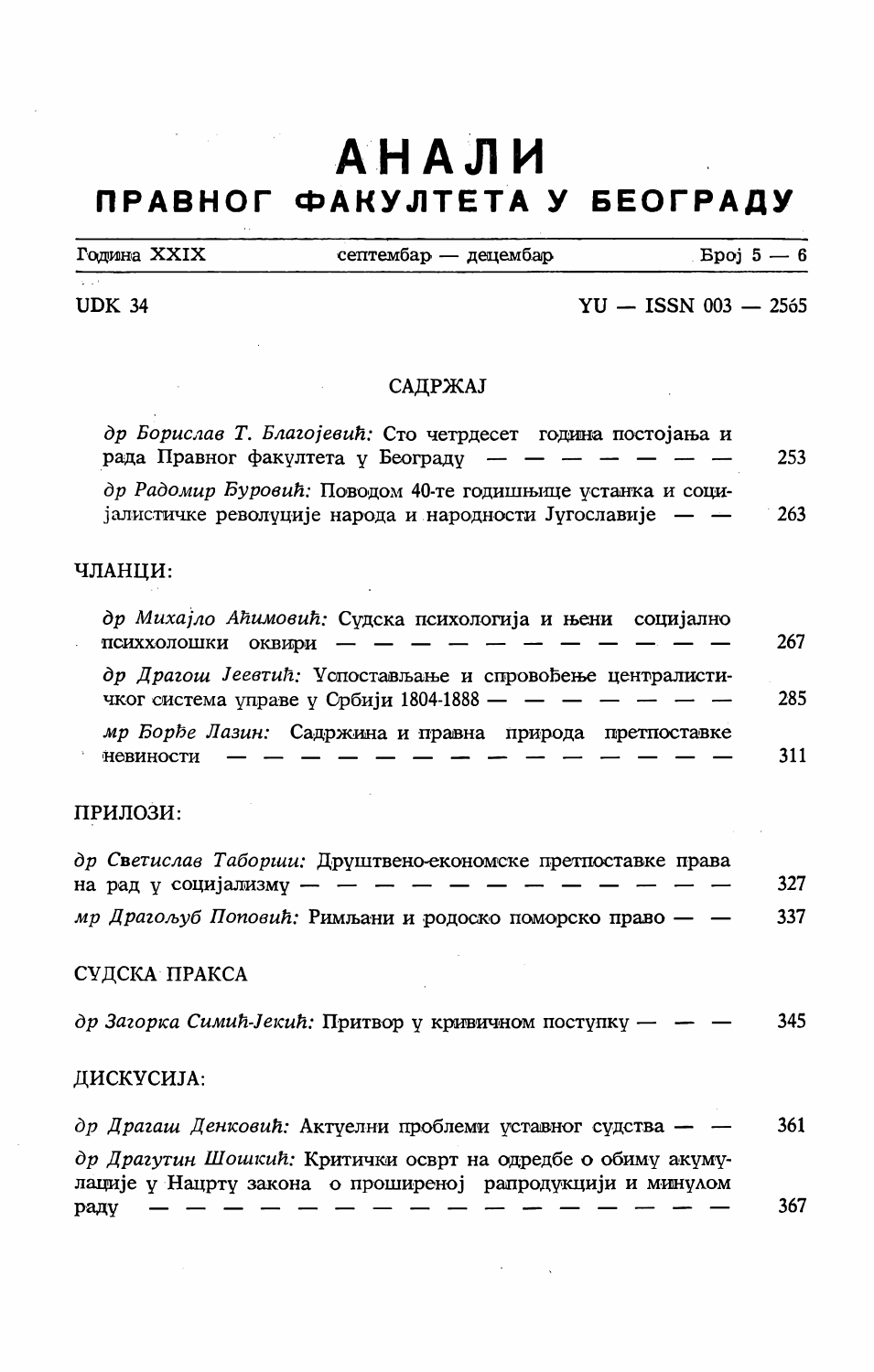#### БЕЛЕШКЕ:

| Зоран Томић: "Статути општина, градских заједница, заједница оп-<br>штина и међуопштинских регионалних заједница у светлу нових<br>уставних промена          | 373 |
|--------------------------------------------------------------------------------------------------------------------------------------------------------------|-----|
| Весна Николић — Ристановић и Зорица Мршевић: Четврто годиш-<br>ње саветовање удружења за криминологију и кривично право<br>СР Србије                         | 377 |
| ПРИКАЗИ:                                                                                                                                                     |     |
| $\partial p$ <i>Il pazauu Il entrosuh</i> : Annuaire Européen d'administration publi-<br>que, Editions du Centre national de la recherche scientifiqe, Paris | 384 |

др Драгаш Денковић: Code civil Helléenique — — — — — — 387

- др Димитрије Продановић: Friedrich-Christian Schroeder, Wandlungen der sowietischen Staatstheorie — — — — — —  $-$ 389
- др Весна Ракић Водинелић: James, Fleming, jr. Hazard, Geoffrey, C. jr., Civile Procedure  $-$ 394
- др Сима Аврамовић: Charalambos K. Papastathis, To nomothetikon ergon tis kyrillomethodianis hierapostolis en Megali Moravia — 406
- Оливера Егић: др Рајко Кузмановић, Привремена Народна скупштина ДФЈ — од АВНО-а до Конституанте —  $-$  —  $-$  411
- мр Драгољуб Поповић: др Шефко Куртовић, Врховна извршна власт у француској трећој републици  $1871 - 1887 - - -$ 416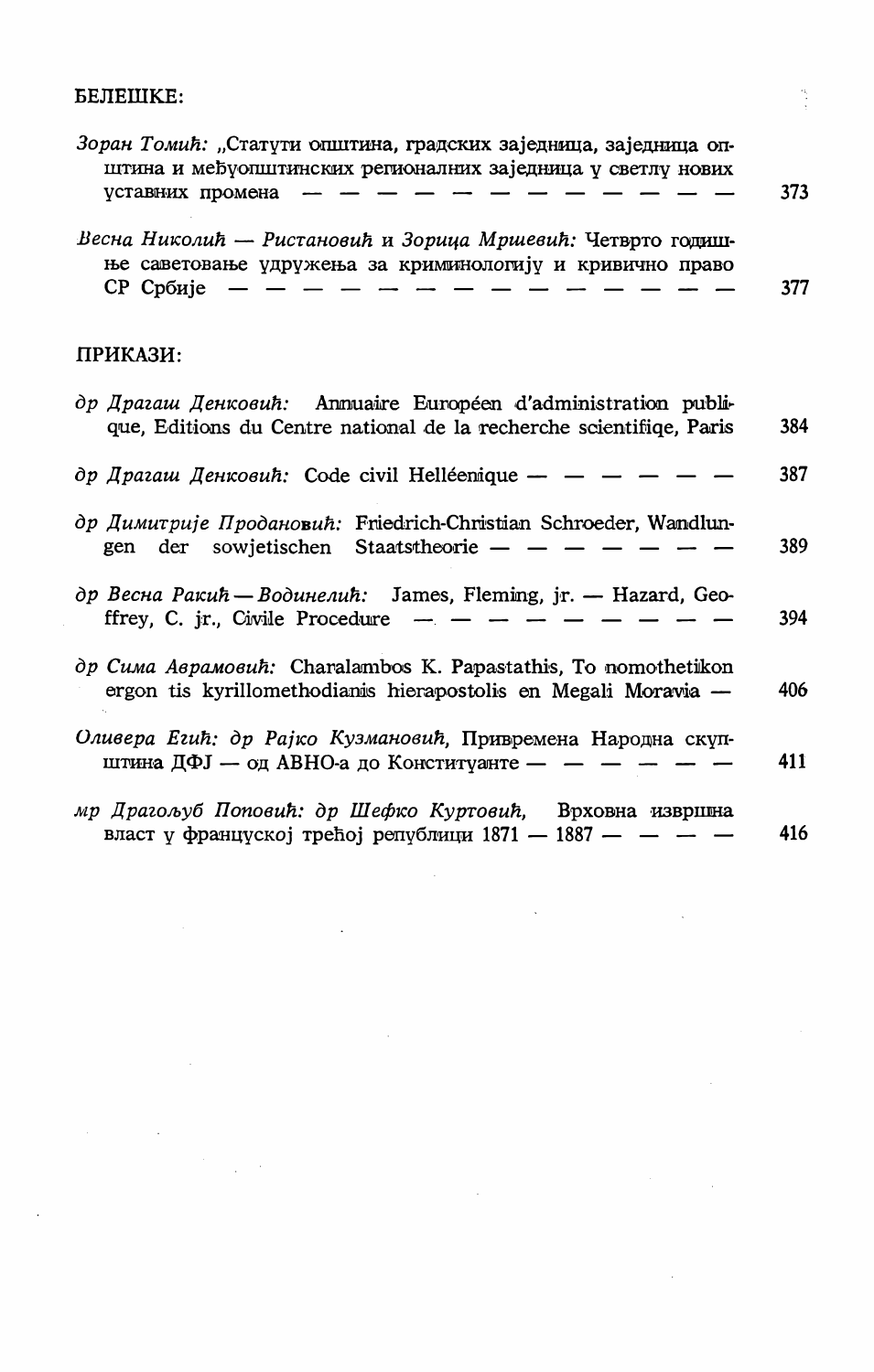#### TABLE OF CONTENTS

| dr Borislav T. Blagojević: One hundred forty years of existance and<br>activity of the Law Faculty in Belgrade. -                                                       | 253        |
|-------------------------------------------------------------------------------------------------------------------------------------------------------------------------|------------|
| dr Radomir Đurović: On the occasion of the fortieth anniver sary of<br>the Liberation War and the Socialist Revolution of the People and<br>Nationalities of Yugoslavia | 263        |
| ARTICLES                                                                                                                                                                |            |
| Ar Mihajlo Aćimović: Judicial psychology and its sociopsychological<br>scope<br>$- - - -$<br>a <del>ma</del>                                                            | 267        |
| dr Dragoš Jevtić: The Establishment and implementation of the<br>centralizing system of administration in Serbia during the period<br>.1804-1888.                       | 285        |
| Dorde Lazin: The substance and legal nature of the assumption of<br>innocence.                                                                                          | 311        |
| CONTRIBUTIONS                                                                                                                                                           |            |
| dr Svetislav Taborši: The social and economic prerequisites of the<br>right to work in socializm.<br><i>mr Dragoljub Popović:</i> Romans and the Rodosian Marine Law. — | 327<br>337 |
| JUDICAL PRACTICE                                                                                                                                                        |            |
| dr Zagorka Simić-Jekić: Temporary arrest or pre-trial confinement<br>in the criminal procedure. —                                                                       | 345        |
| DISCUSSIONS                                                                                                                                                             |            |

*dr Dragaš Denković:* Current problems of constitutional judiciary — 361 *dr Dragutin šoškić:* A critical appraisal of the rules regulating the volume of capital in the Draft Law on the Expansion and Modernization of Productive Forces and on the (Past) Dead Labour.  $-$  - 367

419